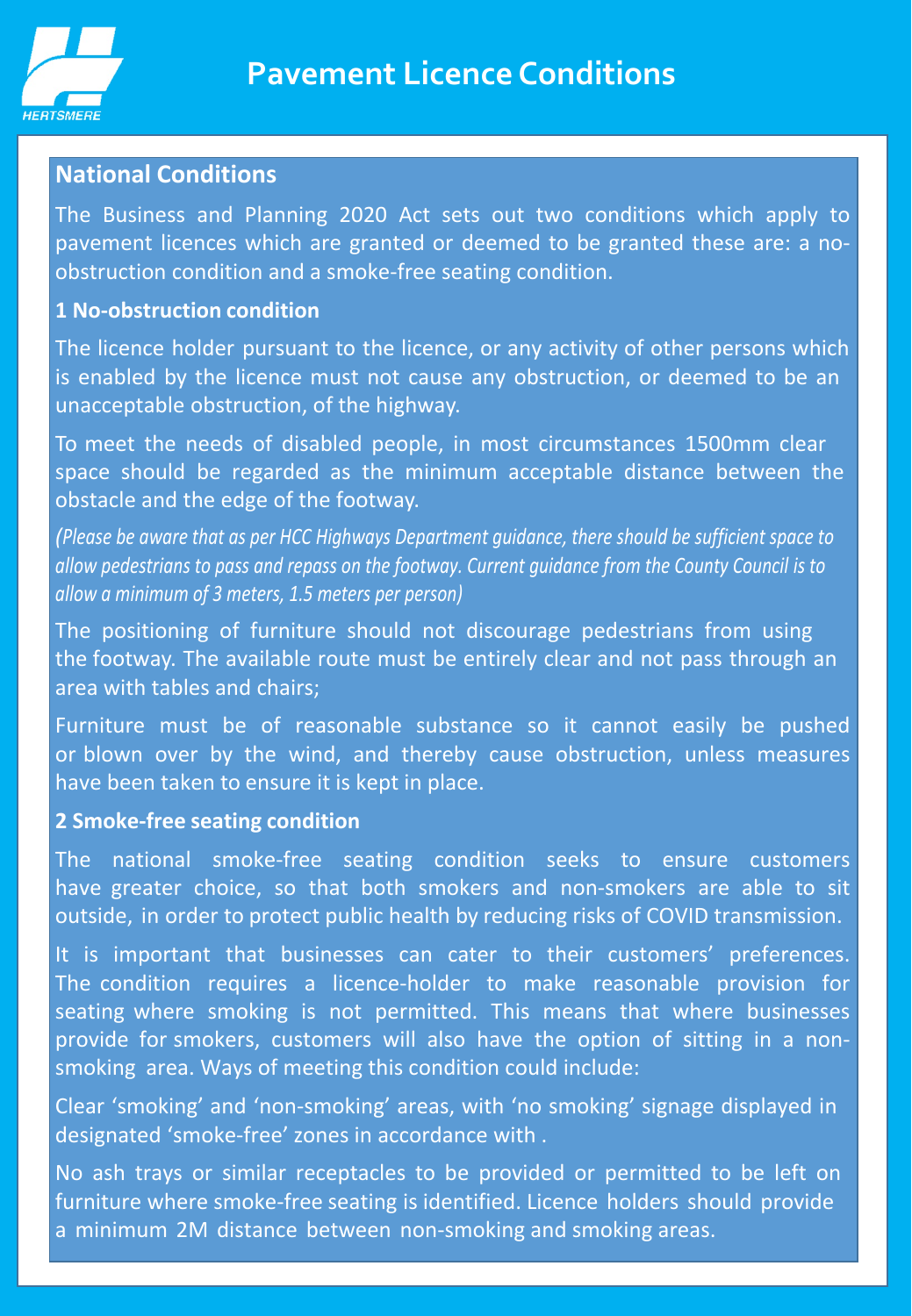

# **General Conditions**

- This permission is not transferrable.
- This permission will be in force for the dates stated on the consent or where no limit have been placed on its duration, it will expire on 30th September 2021, unless it is previously surrendered, suspended or revoked
- The area so permitted to be used solely for the purpose of consuming food and drink purchased on the premises. It is strictly forbidden to prepare any food and drink in this area.
- The tables, chairs and umbrellas shall be of such a design as may be approved by the Council in writing and be kept in good repair and condition at the permit holder's expense.
- Nothing contained in this licence gives the holder permission to make fixtures to or excavations of any kind in the surface of the highway which shall be left entirely undisturbed.
- The licence holder shall make no claim or charge against the Council in the event of the chairs or tables or other objects being lost, stolen or damaged in any way from whatever cause.
- The licence holder shall indemnify the Council against all actions, proceedings, claims demands and liability which may at any time be taken, made or incurred in consequence of the use of the chairs and tables and other objects and for this purpose must take out at the permit holder's expense a policy of insurance approved by the Council in the sum of at least £2 million in respect of any one event and must produce to the Council on request the current receipts for premium payments and confirmation of the annual renewals of the policy.
- No charge shall be made by the licence holder for the use of the chairs and tables and other objects.
- Waste from the licence holder's operations must be disposed of in accordance with their commercial waste agreement.
- Refuse and litter deposited on the highway in the vicinity of the chairs and tables and other objects must be removed each day by the permit holder at their expense or at more frequent intervals as may be required by or under the Environmental Protection Act 1990.